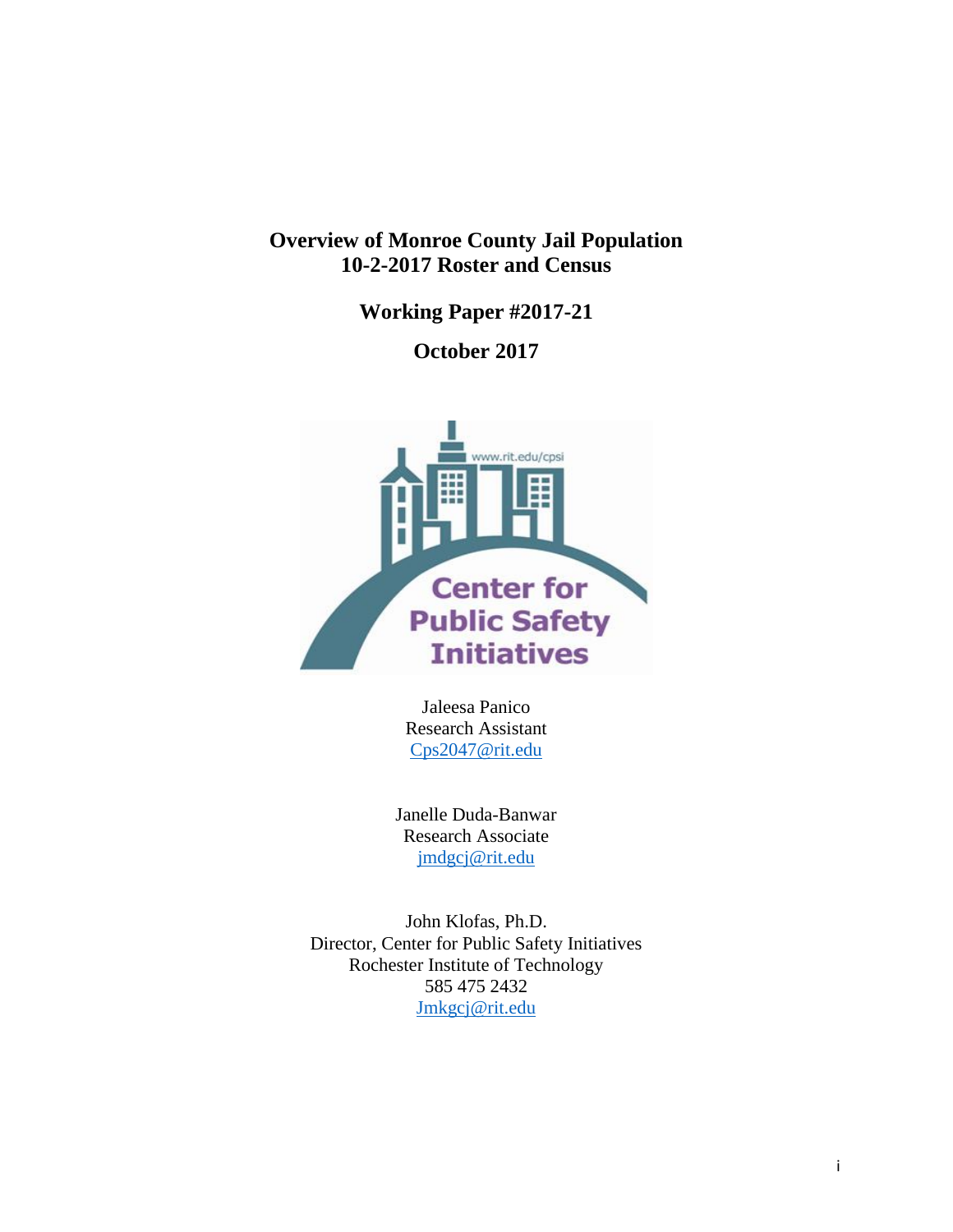#### **Introduction**

The objective of this working paper is to describe the local jail and correctional facility populations in Monroe County. We are also interested in comparing the population data between the Monroe County Jail and the Monroe Correctional Facility to identify similarities and differences. This paper is an extension from Working Paper 2017-20 which used Bureau of Justice Statistics data to compare Monroe County Jail population data to Orange County and Niagara County jail data.

#### **Methods**

The Monroe County jail holds mostly pre-sentenced individuals. The average daily population is about 1,000 inmates. Once individuals are convicted and sentenced to up to one year, they are moved to the Monroe Correctional Facility. Longer sentences usually result in a state prison stay. The data for the current working paper are for both the Monroe County Jail (MCJ) and Monroe Correctional Facility (MCF). The Monroe Sheriff's Department publicly posts the inmate census and roster online and updates it daily. The data for this study was retrieved on October 2, 2017. This date was chosen because it was the first date researchers started working with the data.

The areas of focus in this paper are similar to those in WP1 [2017-20], and includes: demographics, crime type, crime class and title, and number of charges. Additional areas include inmate classification and the facility they were housed in. As previously done, each area of focus includes at least one chart displaying the data with an accompanying narrative describing the data, results, and conclusions. After these discussions, the future uses for this data is described.

In this paper, 'class' refers to the class of charged-for crimes, and can be anywhere between a class A Misdemeanor and an AII Felony. 'Classification' refers to sentencing used in the Monroe County Census. An individual can be classified as locally sentenced, non-sentenced, or a state or federal detainee. Non-sentenced means that they have not yet been sentenced and so are probably still held in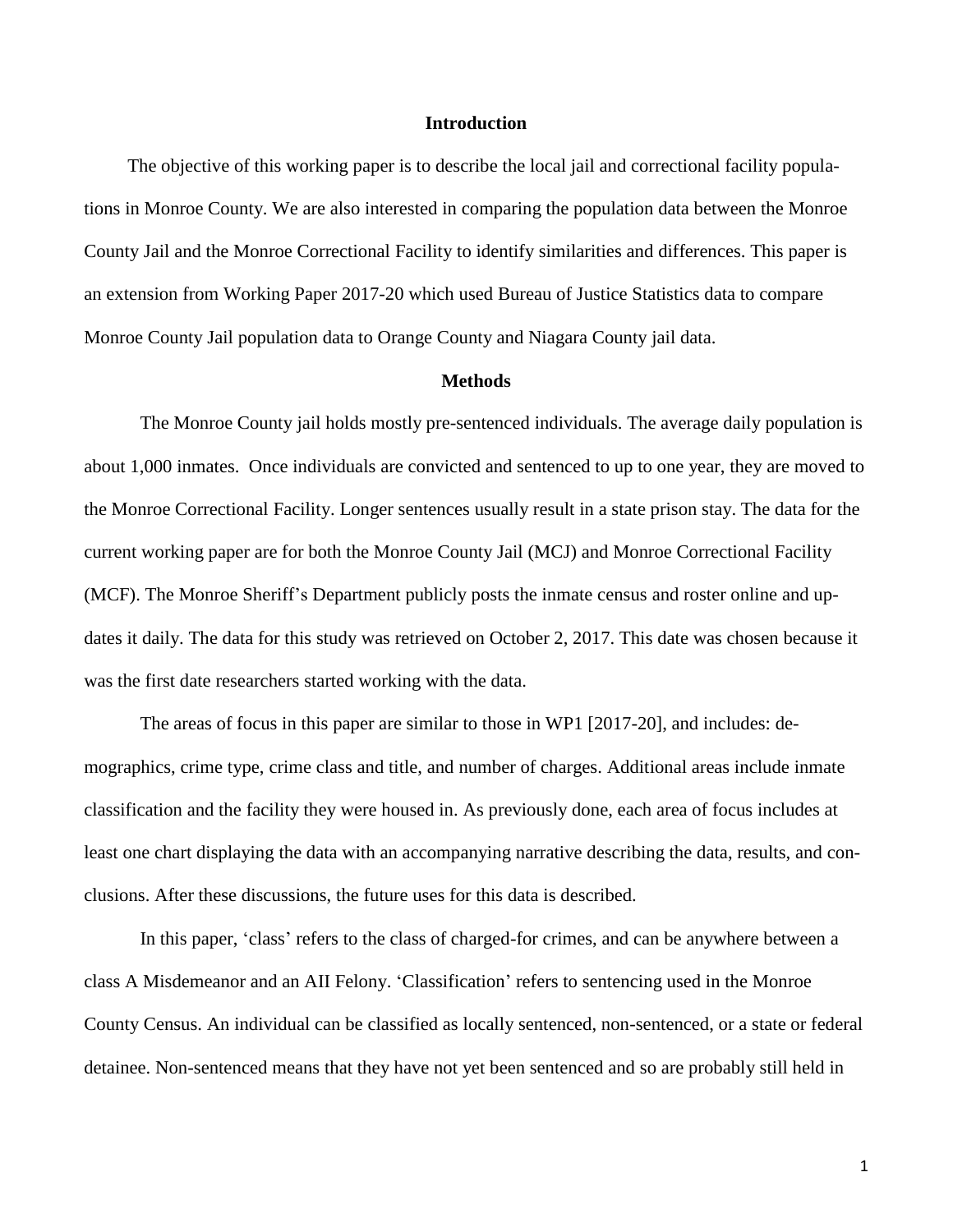the MCJ, locally sentenced means that they have been sentenced to less than one year and are likely in the MCF, and state or federal detainee means that they are being held in either the MCF or MCJ while they are awaiting transport to a state or federal penitentiary.

## **Results**

## **Total Population**

On October 2, 2017 there were a total of 1,228 inmates in Monroe County. The Monroe County Jail (MCJ) had 979 inmates, and the Monroe County Facility (MCF) had 249 current inmates. According to the Monroe County Jail Bureau website, the MCJ has an average of 1,000 inmates which is consistent with the census and roster data. But the MCF is reported having an average of 475 inmates, which is almost 100 more than the number individuals reported being in this facility on October 2nd. However, the jail bureau also has a third facility that houses inmates – The Rochester Psychiatric Center. There is no mention of this third facility anywhere in the roster or census which may account for these missing inmates or data, but without any additional information, we cannot speculate further as this discrepancy. Nevertheless, we continue our description with the information given.

## **Demographics**

### **Gender**

*Figure 1.<sup>1</sup>*

 $\overline{a}$ 

*Figure 2.*

the first date the researchers started analyzing the data.

<sup>&</sup>lt;sup>1</sup>Both the Monroe County Jail Roster and Census are updated daily. This date was chosen because it was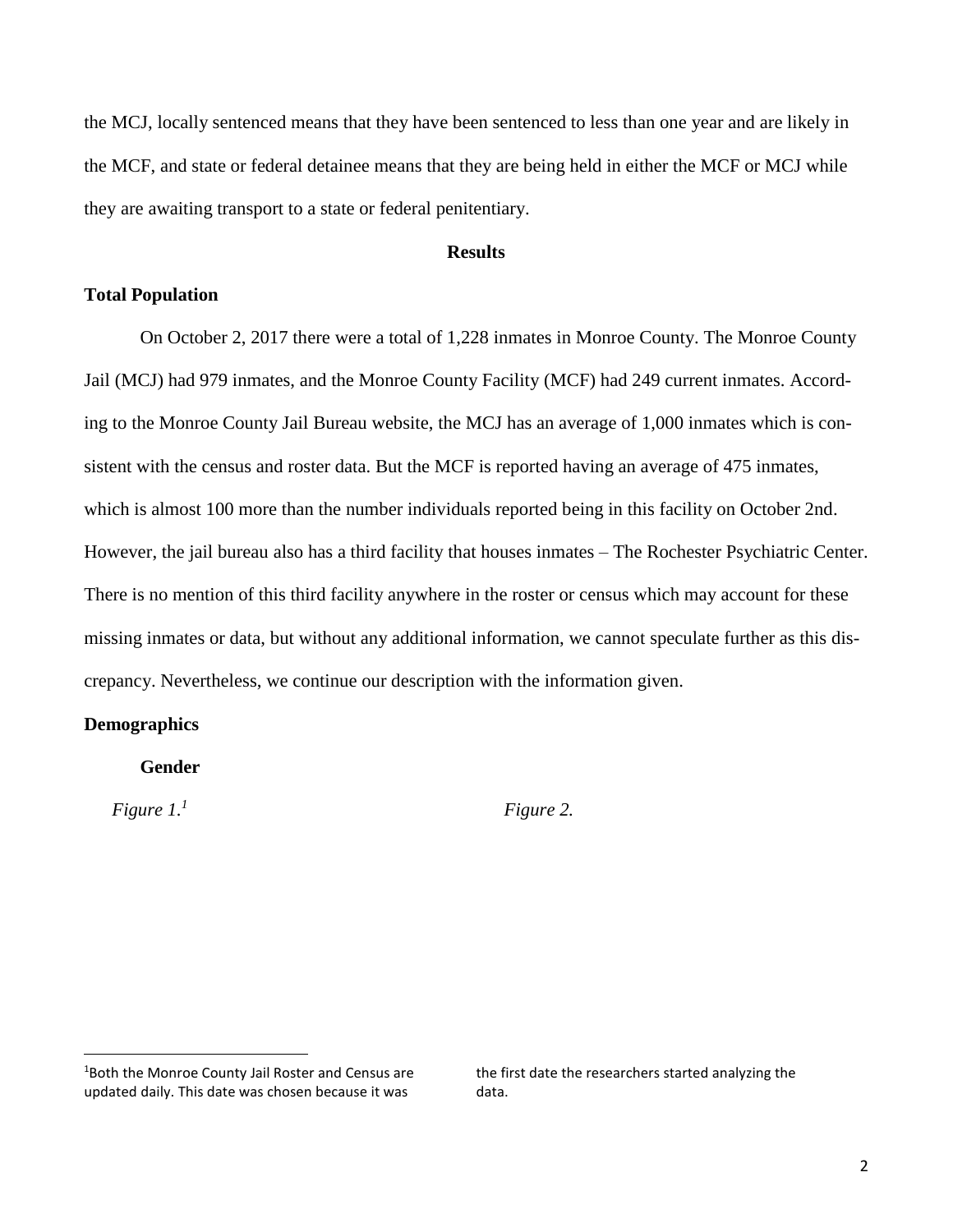

The majority of the Monroe County inmate population is male, with the total incarcerated population being 89% male and 11% female. The MCF has a higher percentage of females housed within it (22% females, 78% males) than the MCJ (8% females, 92% males). This can potentially be due to a number of factors such as available space and facilities or purposeful selection and placement, although there is no information to suggest or allow for further exploring in this data. By classification, the percentage of female inmates is highest in those locally sentenced (14% females), followed by the non-sentenced population (10% females), with the state and federally sentenced inmates only having 8% female inmates.

**Race**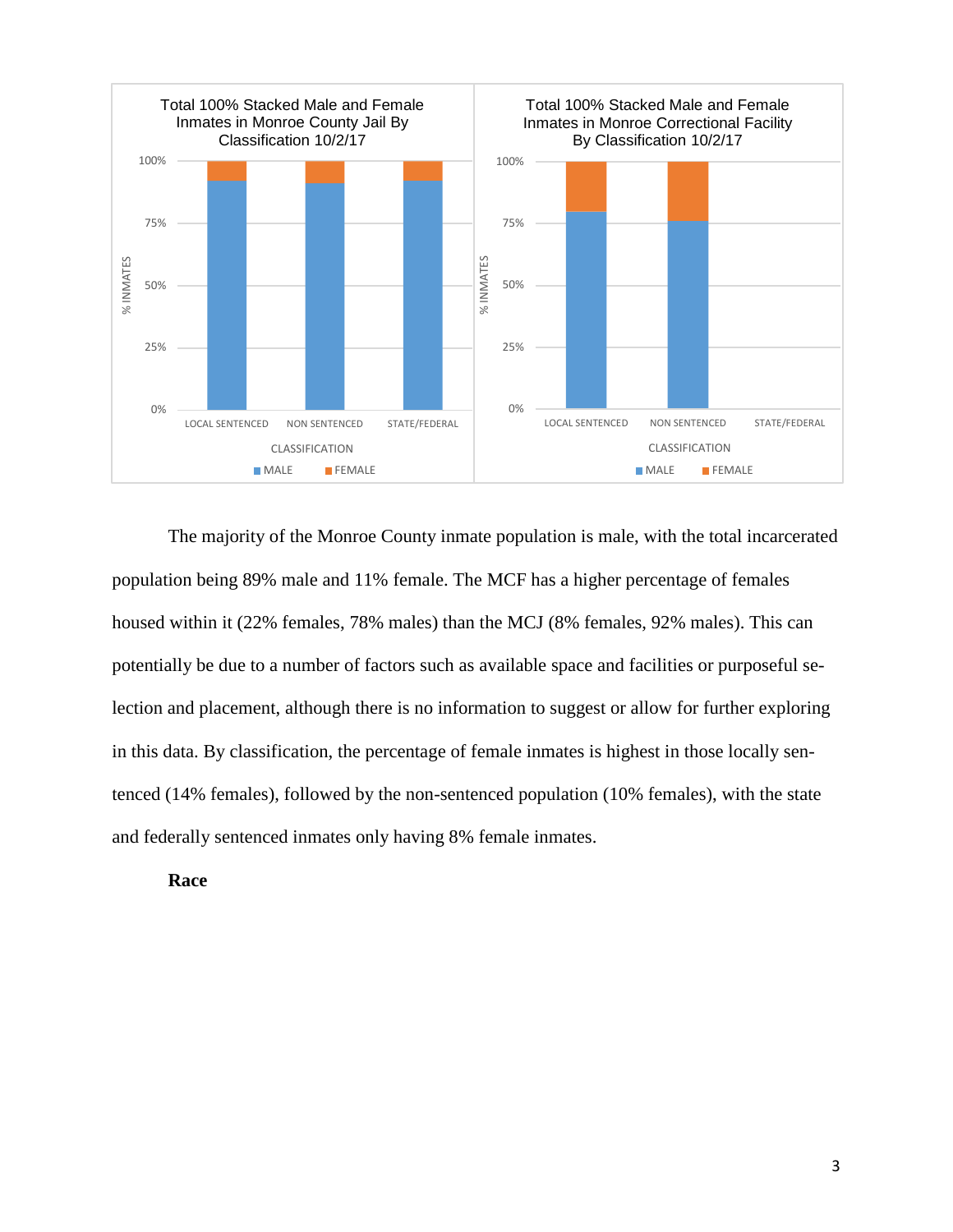*Figure 3.*



According to the Monroe County roster and census data, the majority of the regions' inmate population is black at 59.1%, followed by white at 40.4%, and least frequent is Asian at 0.5%. The black inmate population is the highest represented race for all classifications as well as the Monroe County Jail, but in the Monroe County Facility there is a larger majority of white inmates (51.7% white, 47.6% black, and 0.7% Asian). An important note about race is that the only options are white, black, and Asian; these three categories miss mixed race, other races, and ethnicity (e.g., Hispanic). Therefore the data above should be interpreted with caution.

**Age**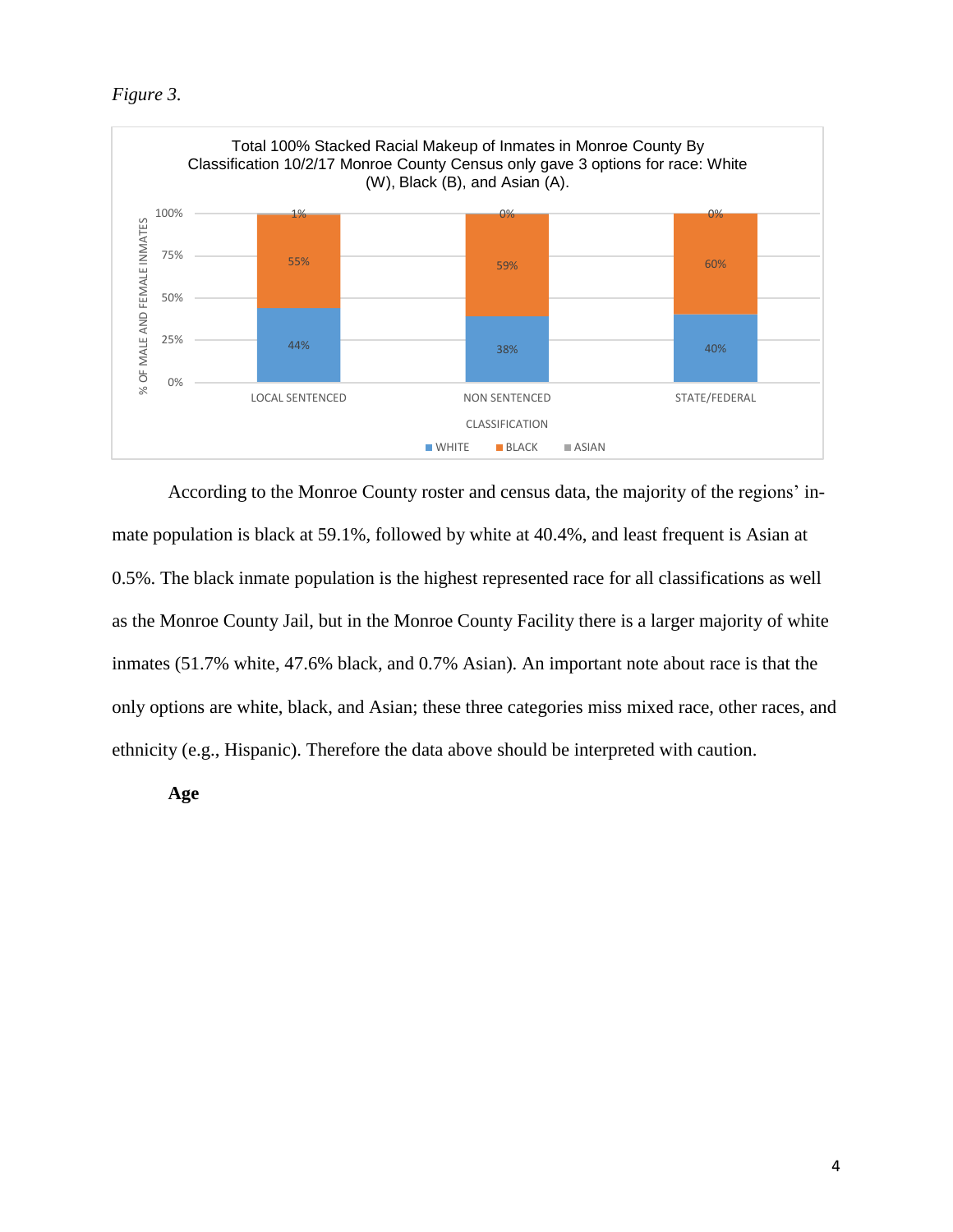*Figure 4.<sup>2</sup>*



quency of age being 26. This holds constant for the MCJ and the non-sentenced populations, but the similarity of ages differs for the other facility and classifications.

The overall trend is the first and largest bell-shaped curve starting at age 16, increasing until age 26, and then decreasing until age 38. Another smaller bell-shape curve starts at age 38, peaks at ages 50-51, and then decreases sharply after. The MCJ and MCF separately follow the same general trend, with some minor differences in proportion.

# **Crimes**

 $\overline{a}$ 

## **Crime Section**

Overall the most common crime is petit larceny, a class A Misdemeanor charge (section 155.25). This holds true for the total Monroe County inmate population, for each facility, and all the classifications except for the state and/or federally classified individuals. The second most charged for crime in the total inmate population is criminal possession of a weapon in the second degree, which is a class C Felony charge (section 265.03). The third and fourth most charged for crimes in the population as a whole are sections 220.16 and 220.03, which are both drug-related

<sup>&</sup>lt;sup>2</sup> There were no inmates younger than 16 or older than 71 on the date chosen.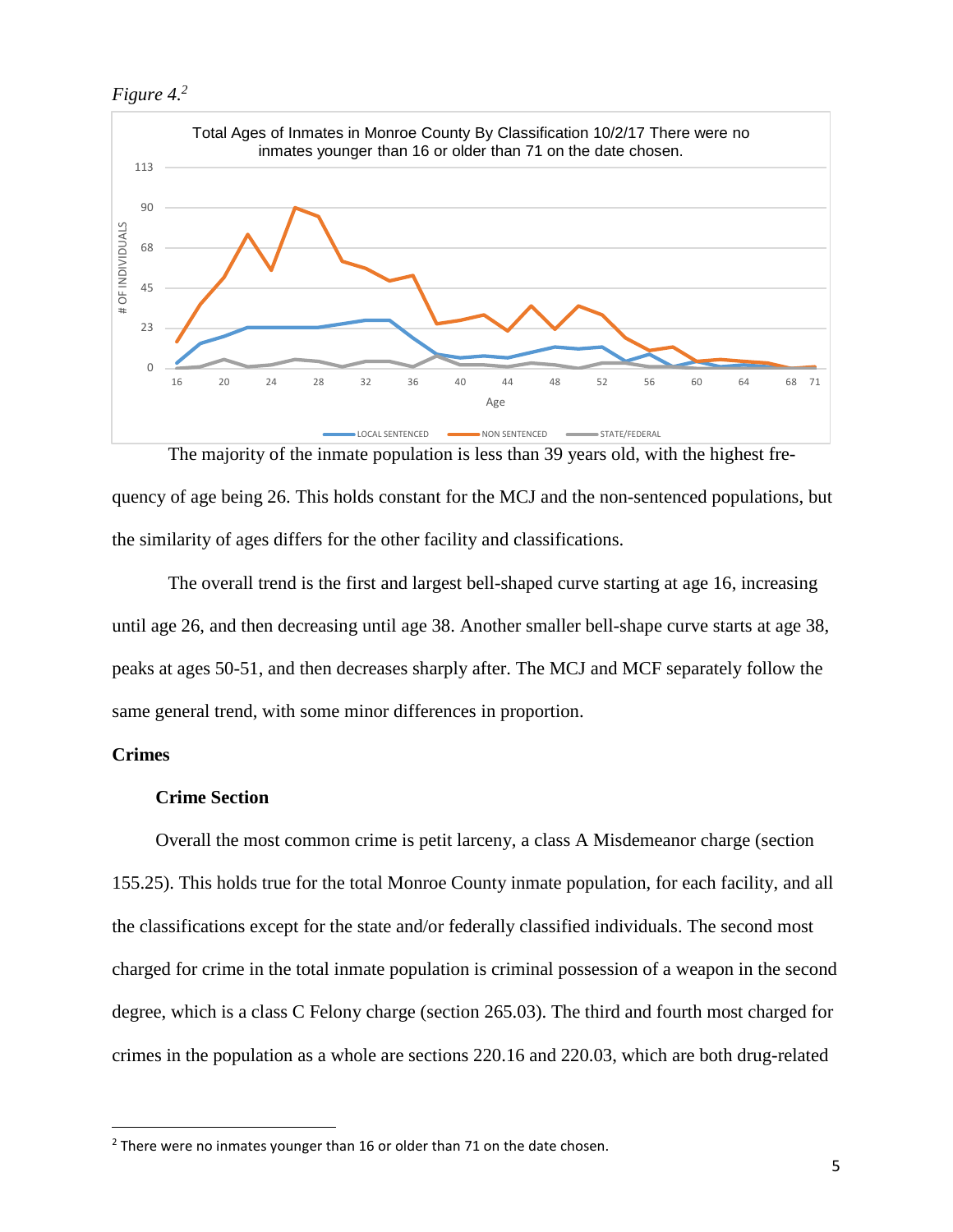crimes. Section 220.16 is a B Felony for the criminal possession of a controlled substance in the third degree, and section 220.02 is for the same crime except in the seventh degree and so is only an A Misdemeanor. One of these two drug-related sections are in the top-3 highest charged crime for both facilities and all three classifications.

## **Class**



 $\overline{a}$ 



According to the New York State Penal Code a Class A Misdemeanor is "an offense, other than a 'traffic infraction,' for which a sentence to a term of imprisonment in excess of 15 days may be imposed, but for which a sentence to a term of imprisonment in excess of one year cannot be imposed". Class A Misdemeanors had the highest frequency for the inmate population of Monroe County as a whole, for both facilities, and for sentenced and non-sentenced populations.

<sup>&</sup>lt;sup>3</sup> The offenses in this graph are those committed under the penal code, NOT correctional law, criminal procedure law, executive law, vehicle and traffic law, or tax law.

<sup>4</sup> This variable is split into these 2 categories for multiple reasons: 1) researchers are also working with other data sets that only refer to the jail or facility and 2) since the roster an census data gave the information separately about the jail and facility, researchers compared the populations of the jail and facility.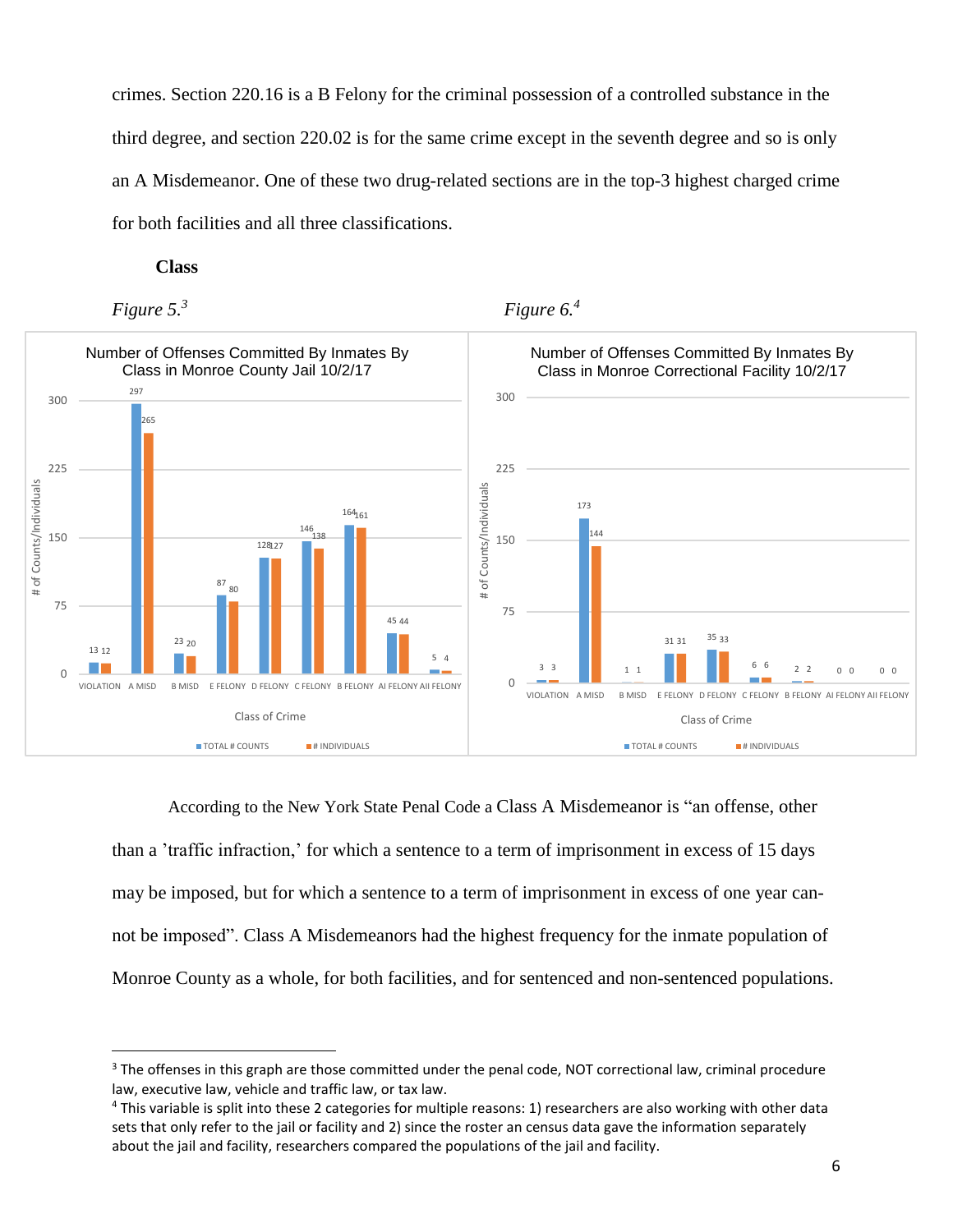The only population for which this was not the most common class was for the state and federally classified population, which had class B Felonies as the highest frequency of class charges. Felonies are defined in the NY penal code as "an offense for which a sentence to a term of imprisonment in excess of one year may be imposed." B Felonies had the second highest frequency of class charges for the total Monroe County inmate population, the MCJ, and non-sentenced inmates. One of the types of drug charges that had a very high frequency in all of the different Monroe inmate populations studied here is a class B Felony.

## **Title**

*Figure 7.<sup>5</sup>*

 $\overline{a}$ 



<sup>&</sup>lt;sup>5</sup> Title G offenses are Anticipatory Offenses that includes all crimes between sections 100.00-115.20 of the New York State Penal Code. Title H offenses are Offenses Against the Person Involving Physical Injury, Sexual Conduct, Restraint and Intimidation that includes all crimes between sections 120.00-135.75.

Title I offenses are Offenses Involving Damage to and Intrusion Upon Property that includes all crimes between sections 140.00-150.20 Title J offenses are Offenses Involving Theft that includes all crimes between sections 155.00-165.74.

Title K offenses are Offenses Involving Fraud that includes all crimes between sections 170.00-190.86.

Title L offenses are Offenses Against Public Administration that includes all crimes between sections 195.00-215.80.

Title M offenses are Offenses Against Public Health and Morals that includes all crimes between sections 220.00-235.30.

Title N offenses are Offenses Against Public Order, Public Sensibilities and the Right to Privacy that includes all crimes between sections 240.00- 250.65.

Title O offenses are Offenses Against Marriage, The Family, and The Welfare of Children and Incompetents that includes all crimes between sections 255.00-275.45.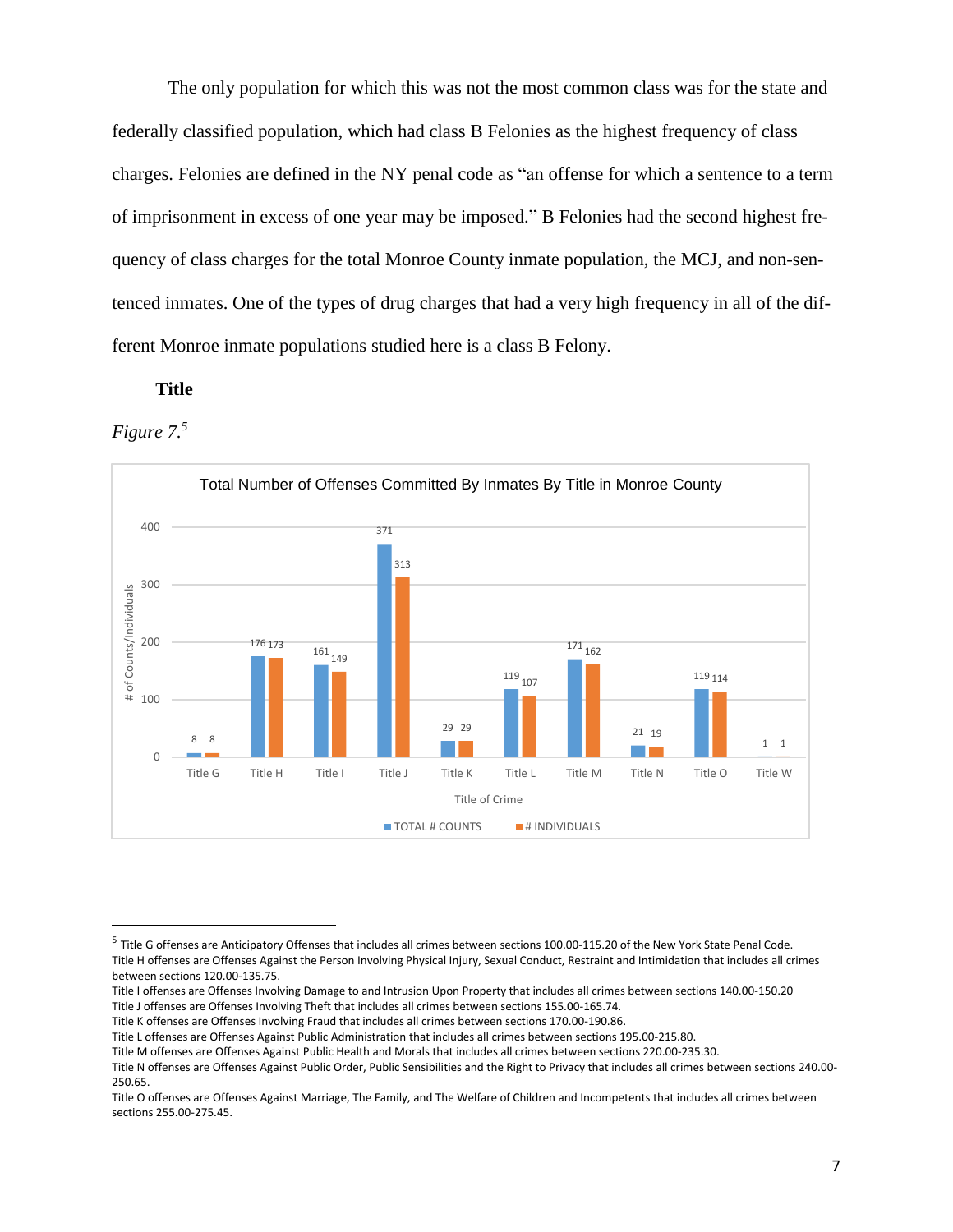The most common offense in both MCJ and MCF and local and non-sentenced inmates are offense involving theft (Title J, 28% of total individuals). In MCJ and non-sentenced inmates the second most common offenses are offenses against the person involving physical injury, sexual conduct, restraint and intimidation such as assault, homicide, and forcible touching (Title H, 17% of total individuals). The third most common type of offense for the Monroe county inmate population as a whole, the MCJ, and second most common for locally and state/federally sentenced individuals are drug-related crimes including the selling and possession of illegal substances (Title M, 16% of total individuals).

#### **Probation & Parole and # of Charges**

*Figure 8.<sup>6</sup>*

 $\overline{a}$ 



According to this data, 30% of the 1,228 inmates were *previously* on probation or parole before this current arrest for a violation. This indicates that of the total incarcerated population, about one-third have recidivated.

 $6$  The separation of these two variables is done in order to show the large impact that probation and parole violations has on the number of offenses per person. Those who are on probation or parole and are arrested and charged with a crime are also charged with a violation, raising the total counts of crimes total as well as the number of charges brought up against individuals under those conditions.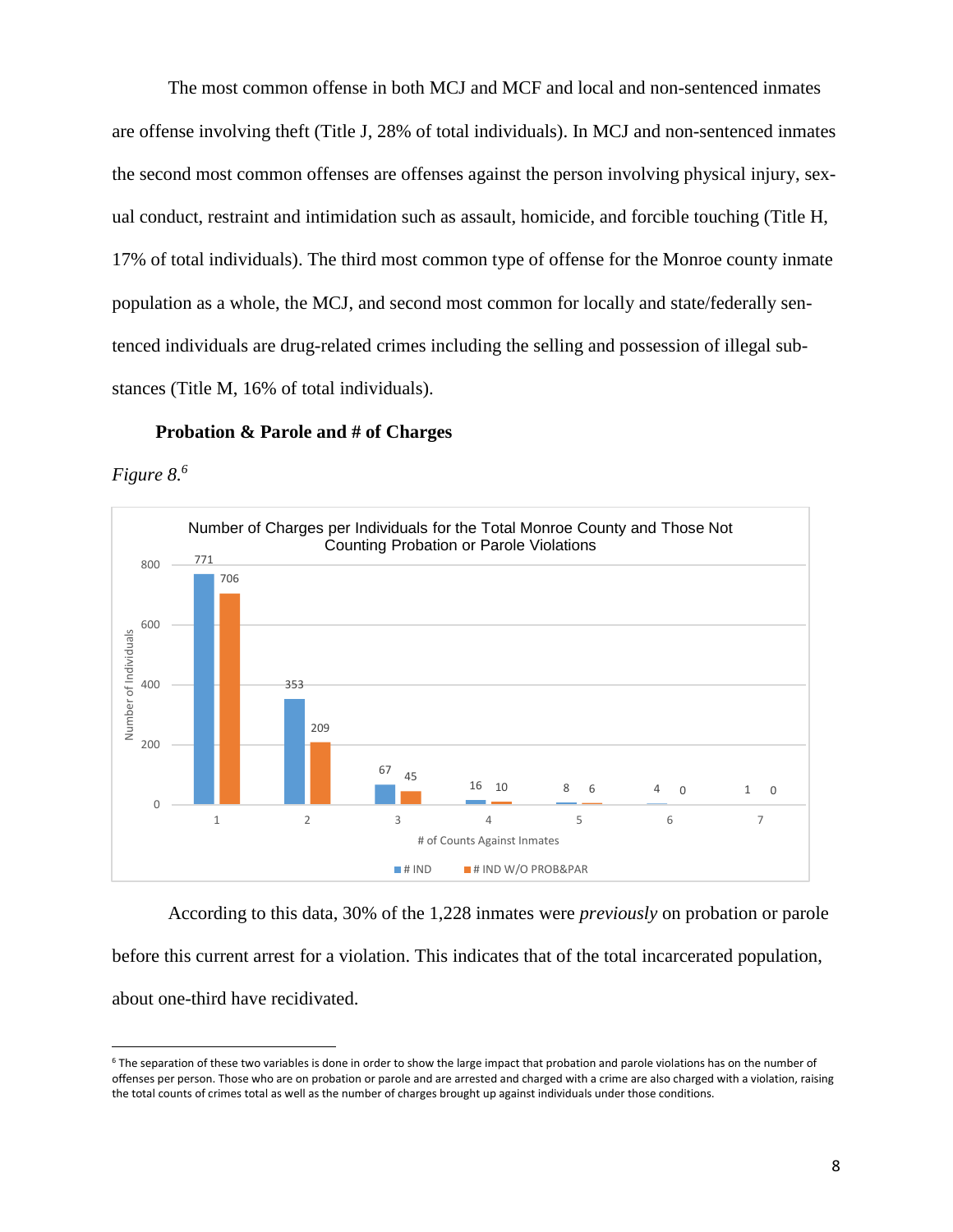The majority of inmates are incarcerated for one single charge (63%). The most any one person was charged for was seven individual charges.

#### **Discussion**

There are many potential takeaways from this data, some have higher implications than others. Monroe County's incarcerated population is clearly predominantly male, which aligns with the previous WPXX using the data from the Bureau of Justice's Annual Jail Survey. This is important because males have different reentry needs than females to successfully assimilate back into the community. For example, a study done by Freudenberg, Daniels, Perkins & Richie (2005) conducted a study in the year after release of men and women returning home from jails in New York City. Analysis of the responses for their intake interview showed that among the top 5 identified problems the former inmates predicted to have, 22% of women specifically identified family problems with children as being one of them. This study also found that almost a quarter were pregnant in the year prior to their arrest identifying maternity, particularly new maternity, as a unique and difficult problem previously incarcerated women face.

An additional significant point identified through these descriptions is the bimodal nature of the age distribution, in which where are two majority peaks, one at age 26 and the other at age 50. This creates a question of the criminal history of those in the second peak which may point to high levels of recidivism.

The data on race should be interpreted with caution, as only three possible response categories are provided: white, black, and Asian. That being said, the Annual Jail survey also shows that the black or African American population was the majority race for the combined populations of the three New York State jails. However the validity of Monroe County's racial data is very questionable as it only has three possible categories for race. The Annual Jail Survey for example has eight difference choices including one ethnicity (Hispanic).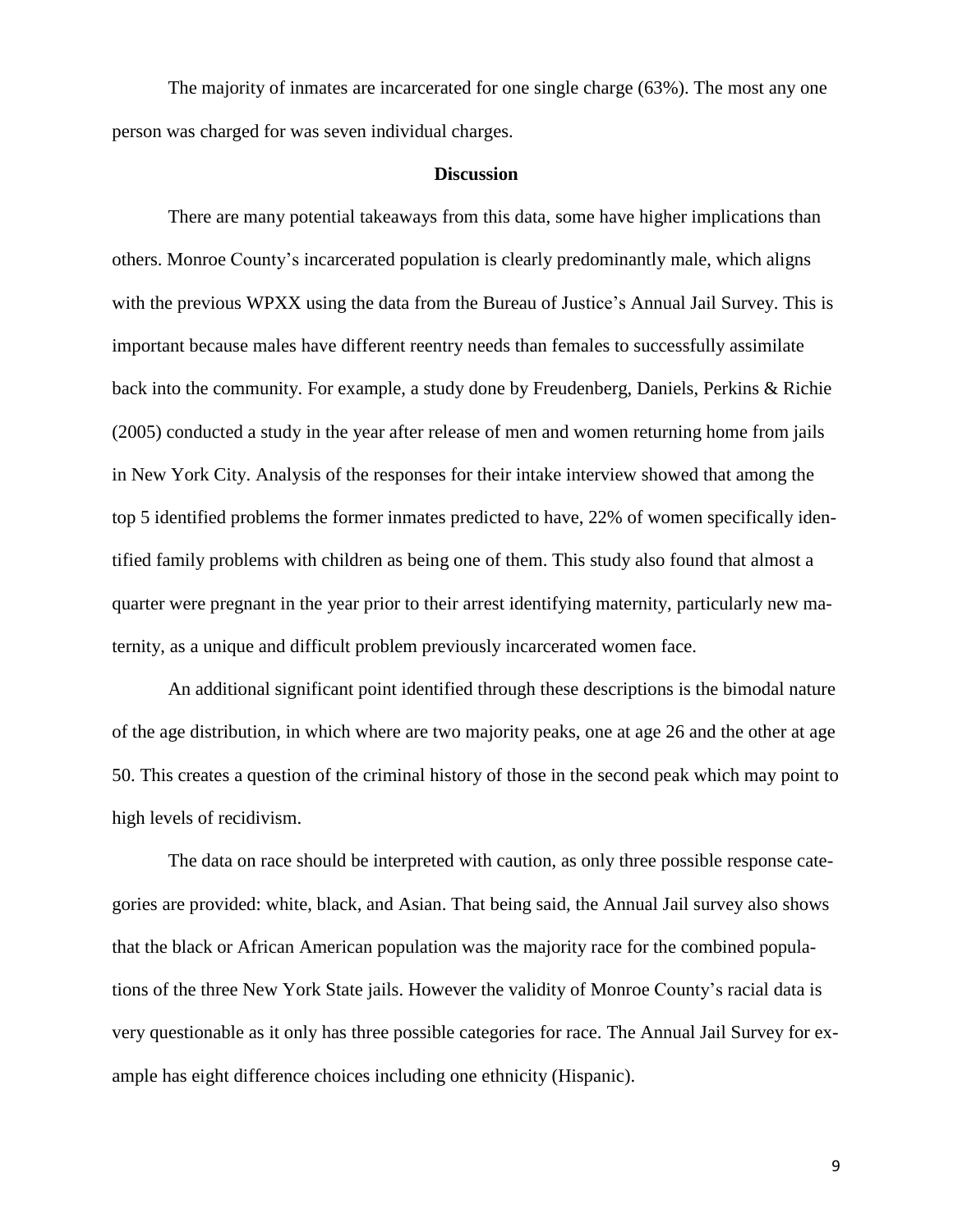Crime type is also an important factor that can dictate different reentry need. Monroe County shows the highest type of crime committed by its incarcerated population are those involving theft. Both of these are non-violent crimes, as are the offenses against public health and morals which includes drug, gambling, prostitution, and obscenity-related crimes, which in Monroe County accounts for the third highest title of crime committed.

This data is too non-specific to delve deeper into the differences between the facilities and classifications, but that these differences do exist has created more questions that can be answered with additional research in the future. As seen, purely quantitative data from single sources can only provide so much information. The next steps to gaining a full understanding of the Monroe County incarcerated population are to look at different data sets and sources, as well as exploring different sources of qualitative data, which can help fill in the gaps of quantitative data and provide new avenues of research.

#### **Future Use**

This working paper is the second in a series of three papers designed to describe and aid us in understanding the jail populations of NY, currently through purely quantitative data description with a particular emphasis on Monroe County. Starting with 20 looking at the whole of the New York State jail population, this paper moves to a narrower view focusing only on Monroe County jail population. The third paper narrows its focus even further to describing the inmate population in Monroe County who commit drug-related crimes.

The culmination of these working papers will then be used as base information to be used in collaboration with dozens of other working papers written by other researchers within the CPSI, which is at the start of a three-year project to combat the opioid epidemic seriously affecting sections of the city of Rochester.